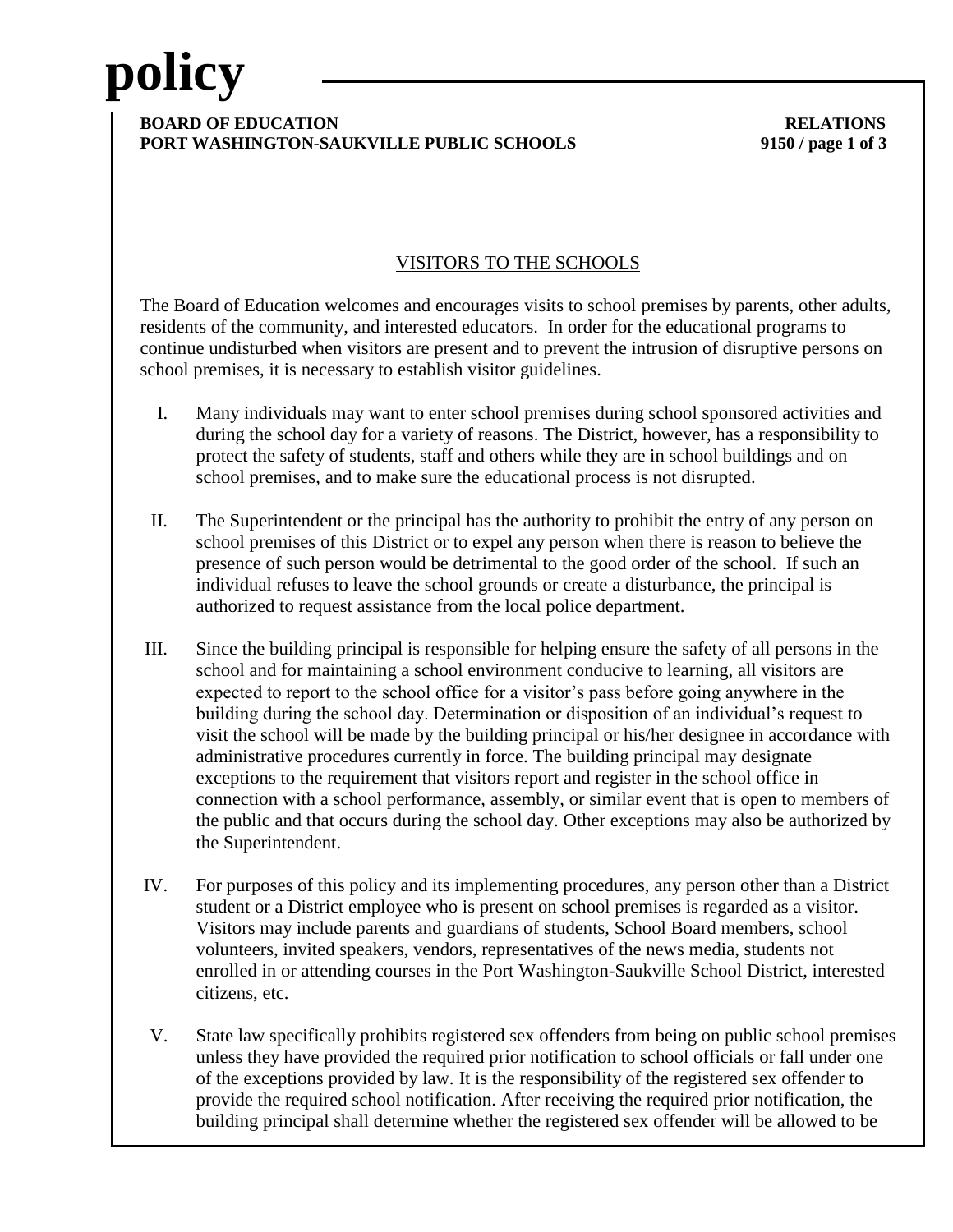## **policy**

#### **BOARD OF EDUCATION RELATIONS PORT WASHINGTON-SAUKVILLE PUBLIC SCHOOLS 9150 / page 2 of 3**

present on school premises for the proposed purpose or event and determine any conditions that may be placed on such permission for the safety of other persons present in the school environment.

- VI. In addition:
	- A. A registered sex offender who is the parent/guardian of a child enrolled at the school is only required to notify the Superintendent or designee at the beginning of each school year, when the child is first enrolled in the school, or when the parent/guardian is first registered as a sex offender.
	- B. A registered sex offender who is on school premises to vote is not required to provide notice if an election is being held that day and the person's polling place is on the school premises.
	- C. A registered sex offender who is on school premises to attend a non school sponsored activity is not required to provide notice.
	- D. A registered sex offender who is a student enrolled at the school is not required to notify the Superintendent or designee before each visit, so long as the county department, child welfare agency, or other person supervising the student agrees to work with the Principal to ensure the safety of the other students.
- VII. Regardless of the time of day, the Superintendent or any building principal or his/her designee has the discretionary authority to exclude from the school premises any person who the District determines has no legitimate and approved purpose for being on school grounds, disrupts or appears likely to become a disruption to the educational program, or threatens the health or safety of students, staff or others in the school. Any such individual shall be directed to leave the school premises immediately and law enforcement authorities may be called if necessary.
- VIII. Board Member Visits

Board members are encouraged to visit the schools. Individual Board members are requested to arrange visits to the schools in advance by contacting the Principal, except in situations where the Board member is visiting a school in his/her capacity as a parent/grandparent of a student in the school, in which case the request will be treated in the same manner as other parent requests. Visits by Board members shall be regarded as informal expressions of interest in the schools visited and not as inspections or visits for supervisory purposes

Legal reference: Sections 118.07(4), 120.12(1), 120.13(35), 120.44(2), 121.02(1)(i), 301.475, Wis. Stats.